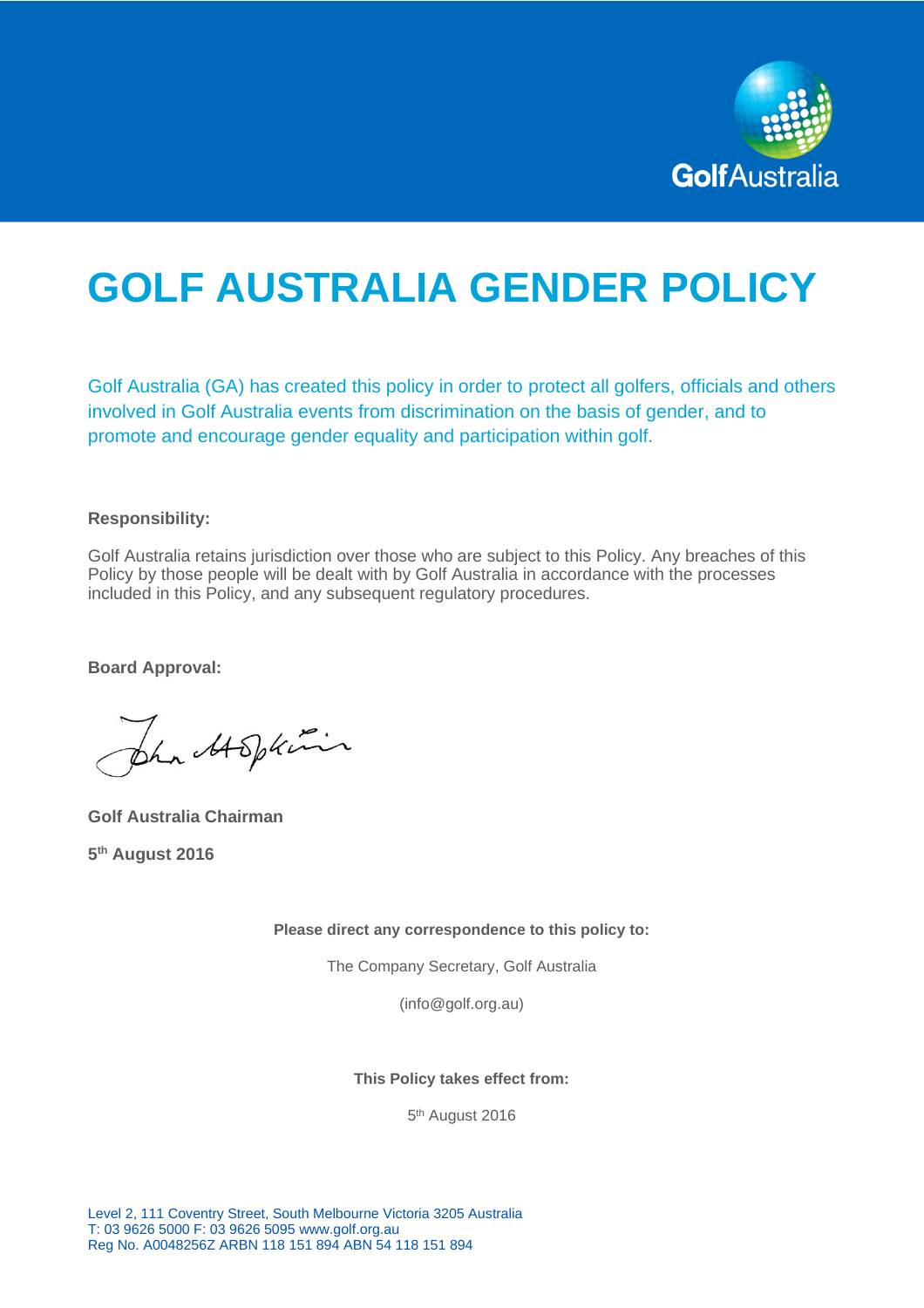

## **GENDER POLICY**

#### Version – May 2016

The information contained in this policy was updated in May 2016. The policy may be amended or updated from time to time.

This Policy is the Gender Policy for Golf Australia (GA). Section 1 applies only to Players (see definition of 'Players') competing in Competitions and also to the issuing of GA Handicaps. Section 2 provides general rules and guidelines as to acceptable behaviour in relation to gender issues and applies to a broader class of people, as detailed in Section 2.

Note: Where a state association, district, or club affiliated with GA has adopted this Policy, the term 'GA' (or the authority of GA under this policy) is replaced, where the context so admits, with the name of the body that has adopted the Policy. For the avoidance of doubt, only GA is authorised to make a determination on the gender of a person in the context of this Policy.

## **Definitions**

| <b>Term</b><br><b>Appeal Tribunal</b>                         | <b>Definition</b><br>means the tribunal referred to in clause 2.5                                                                      |
|---------------------------------------------------------------|----------------------------------------------------------------------------------------------------------------------------------------|
| <b>GA Handicap</b>                                            | means the golf handicap issued to a Player in accordance with the GA<br>Handicap System as adopted by GA                               |
| <b>Board</b>                                                  | means the board of directors of GA                                                                                                     |
| <b>Committee</b>                                              | any reference to the term 'Committee' means the GA Handicapping & Rules<br><b>Policy Committee</b>                                     |
| Competition(s)                                                | means a championship, event, or competition conducted by GA                                                                            |
| <b>Determination</b>                                          | means a determination made by the Committee under clauses 1.5 and 1.6                                                                  |
| <b>GA</b>                                                     | means Golf Australia Limited                                                                                                           |
| <b>GA Handicap System</b>                                     | means the handicap system adopted by GA in order to issue handicaps to<br>golfers                                                      |
| <b>GA Handicapping &amp;</b><br><b>Rules Policy Committee</b> | means the Committee of that name established by the Board of GA                                                                        |
| <b>Mediator</b>                                               | means a person with training and experience suitable to facilitate a<br>mediation discussion under clause 2.4, appointed by GA         |
| <b>Medical Delegate</b>                                       | means a medical delegate appointed by GA                                                                                               |
| <b>Player</b>                                                 | means a participant in an elite or handicap Competition conducted by GA,<br>or a person who holds or is wishing to hold a GA Handicap. |
| <b>Policy</b>                                                 | means GA's Gender Policy (this policy)                                                                                                 |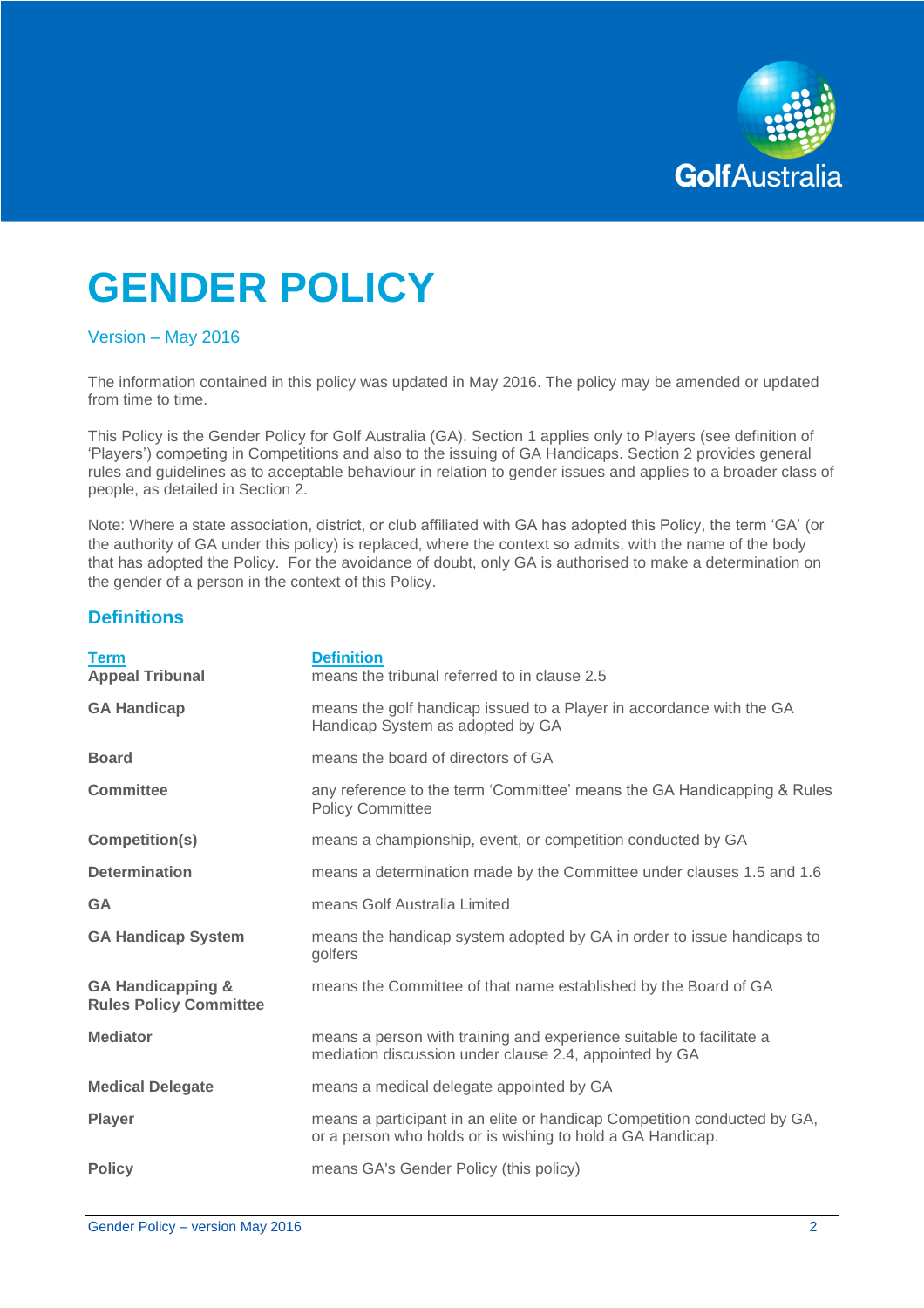

## **SECTION ONE**

Section 1 applies only to Players (see definition of 'Players') competing in Competitions and also to the issuing of GA Handicaps.

There are no medical eligibility restrictions on female to male transgender persons, and they are eligible to compete in male Competitions and to hold a Men's GA Handicap upon declaration to GA that their gender identity is male.

This part of the policy sets out the circumstances in which male to female transgender Players:

- 1. may participate in events conducted by GA; and
- 2. are eligible to hold a Women's GA Handicap.

*Male to female transgender persons are eligible for participation in female Competitions and eligible to hold a Women's GA Handicap, under the following conditions:*

- the Player has declared to GA that her gender identity is female. The declaration cannot be changed, for sporting purposes, for a minimum of four years;
- the Player must demonstrate to GA that her total testosterone level in serum has been below 10 nmol/L for at least 12 months prior to participation in her first female Competition (with the requirement for any longer period to be based on a confidential case-by-case evaluation, considering whether or not 12 months is a sufficient length of time to minimise any advantage in women's Competition);
- the Player's total testosterone level in serum must remain below 10 nmol/L throughout the period of desired eligibility to compete in the female category;
- compliance with these conditions may be monitored periodically by testing by GA. In the event of non-compliance, the Player's eligibility for female Competition will be suspended for 12 months.

*If the gender of a Player is questioned by any party, the Medical Delegate of GA shall have the authority to take all appropriate measures for the determination of the gender of a Player as set out in the Clauses below. A confidential case-by-case evaluation will occur.*

#### **1. Proof of Gender**

- **1.1** Where a Player has had their gender re-assigned from male to female, proof of gender, in accordance with clause 1.4, must be provided if requested by GA. The penalty for failure to provide satisfactory evidence of gender (in accordance with this Policy) may be disqualification from the event or withdrawal of the Women's GA Handicap.
- **1.2** There are no medical eligibility restrictions on female-to-male transgendered persons, and they are eligible to compete in male Competitions and to hold a Men's GA Handicap upon declaration to GA that their gender identity is male.
- **1.3** If questions relating to a Player's compliance with this Policy arise, either:
	- a) prior to or after commencement of a Competition, or after a Competition has been completed; or
	- b) prior to or after the issuing of a GA Handicap,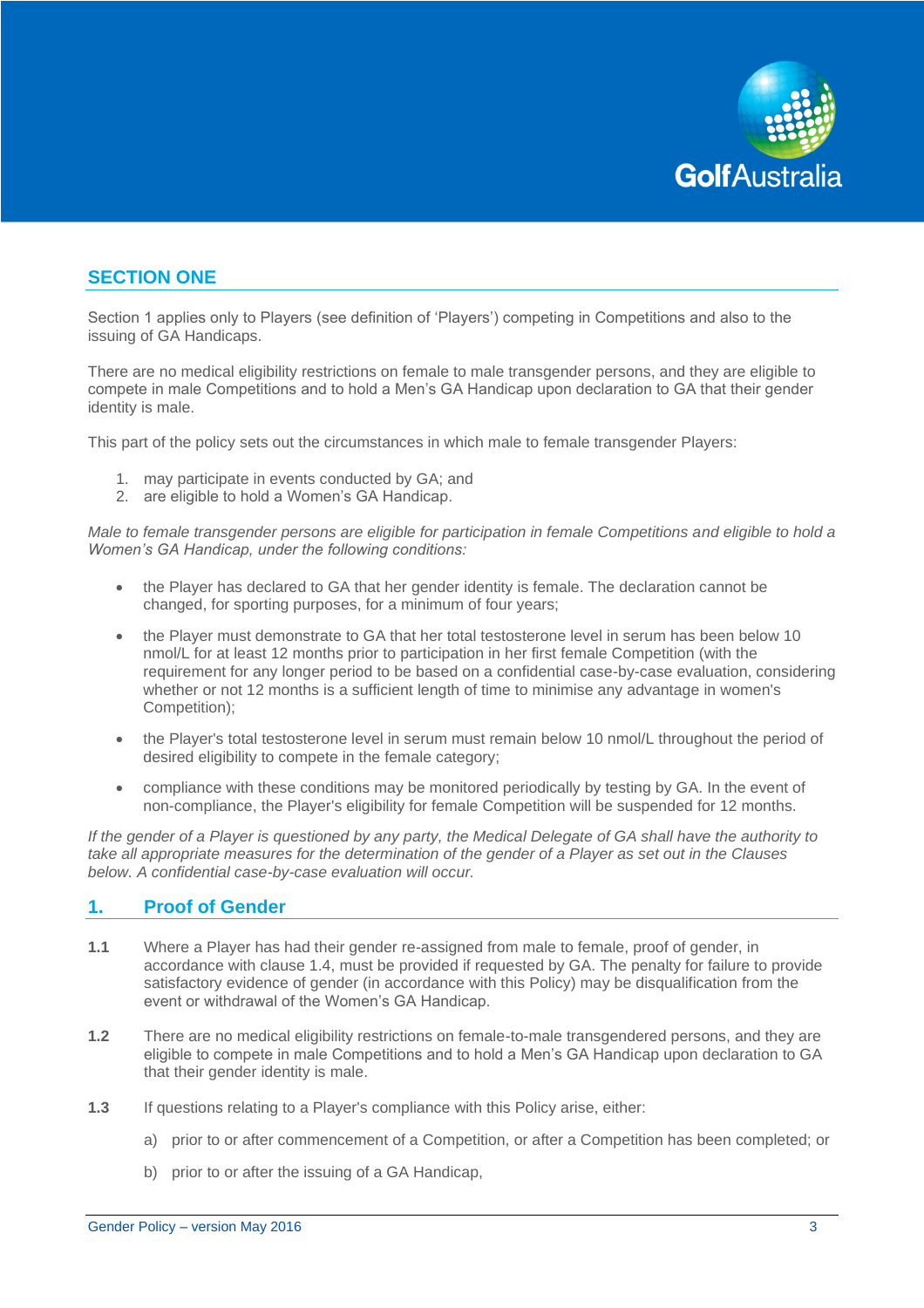

GA may contact the Player for verification, and request that the Player provide appropriate documentation (in accordance with clause 1.4). A Player has seven (7) working days after receipt of such a request within which to provide the required documentation to GA. If the Competition has commenced, or if a Player has been issued with a GA Handicap, a Player may be permitted to continue in the Competition, or continue to use the GA Handicap, until a Determination has been made by GA on the Player's eligibility in accordance with this Policy. If it is determined that the Player should be disqualified, or that their GA Handicap should be withdrawn, any award, prize and/or ranking arising from participation in the Competition, or use of the GA Handicap, shall be forfeited.

- **1.4** The following shall be regarded as proof of a Player's gender. If required to provide proof of their gender, a Player must:
	- a) For female to male transgender persons: provide proof of prior submission of a written declaration to GA (by letter, facsimile, email or other written means of communication) that their gender identity is male. The submission must have been made to GA prior to the person having commenced competing in male Competitions.
	- b) For male to female transgender persons: submit evidence to GA showing that the Player's total testosterone level in serum is, and has remained, below 10 nmol/L for the sufficient length of time (as determined by the Medical Delegate) to minimise gender-related advantages in Competitions (being at least 12 months prior to the Player's first competition and throughout the entire period of desired eligibility).
- **1.5** After a Player has provided proof of gender in accordance with clause 1.4 of this Policy, the relevant Committee shall make a decision as to the Player's eligibility for Competition or the Player's eligibility to hold a GA Handicap (after consultation with the Medical Delegate).
- **1.6** A Player who does not provide proof of gender in accordance with clause 1.4 of this Policy may not be entitled to participate in the Competition or to hold a GA Handicap other than at the discretion of the Committee, after consultation with the Medical Delegate.
- **1.7** The Chair of the Committee must inform the Player in writing (by letter, facsimile, email or other written means of communication) of any decision taken under clauses 1.5 and 1.6 (Determination), the reasons for it and the right to appeal any decision under this Policy.
- **1.8** GA has the sole management and control of the Policy, with full power at any time to alter or vary the Policy, or to assess each situation on a case by case basis.

## **2. Appeal Process**

- **2.1** Any Determination:
	- a) refusing a Player permission to participate in a Competition or refusing to issue to a Player a GA Handicap on the basis of this Policy;
	- b) disqualifying a Player from a Competition or withdrawing their GA Handicap on the basis of this Policy; or
	- c) forfeiting any award, prize or ranking awarded to the Player on the basis of this Policy,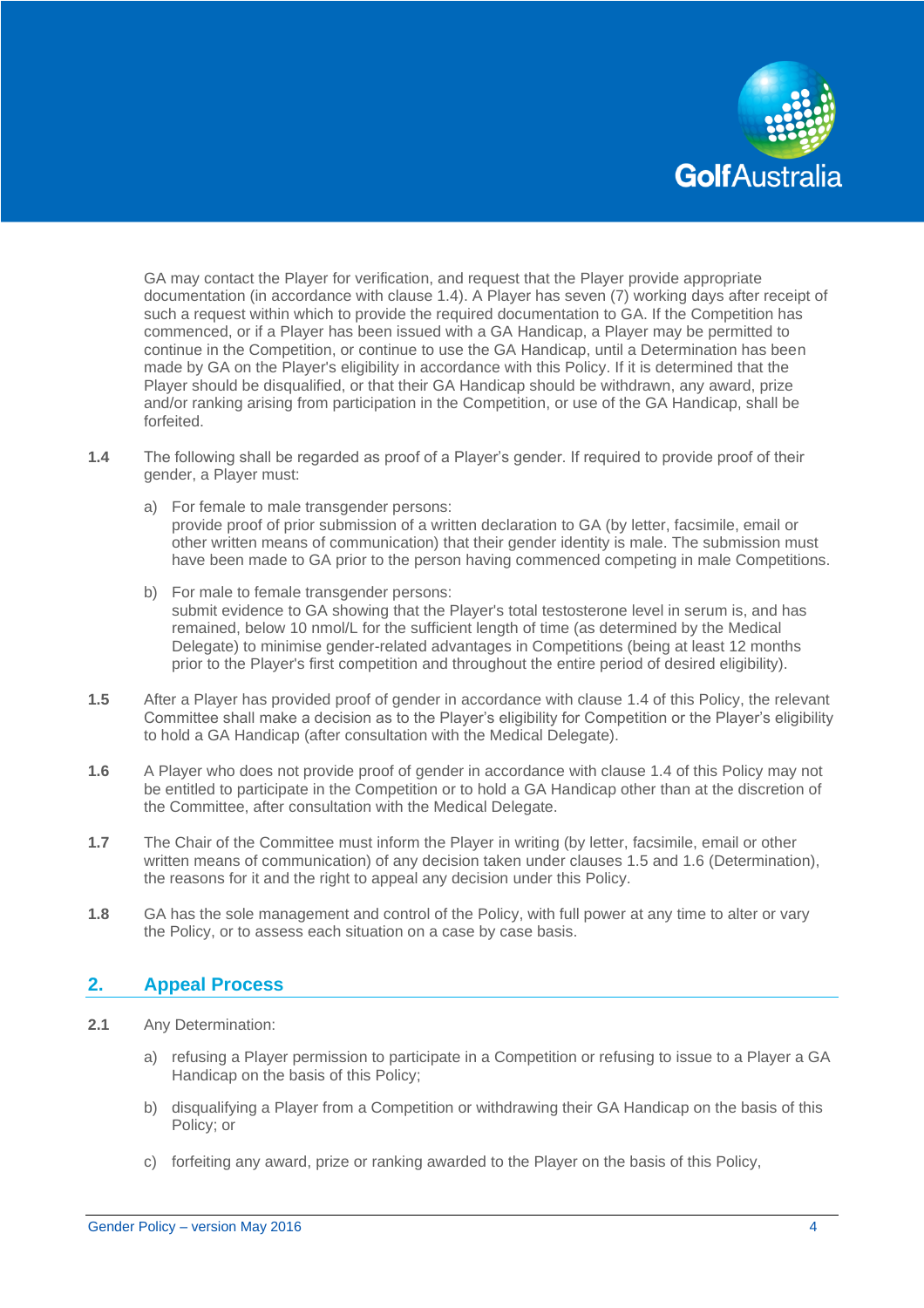

can be appealed by the Player pursuant to this clause 2.

NB. The initial determination applies until an appeal is heard and continues to apply if the Appeal Tribunal affirms or agrees with the Determination.

- **2.2** The Player must give written notice of any appeal to GA by 5.00 pm (Melbourne Time) within seven (7) working days after the Player has been informed of the Determination under clause 1.7. The Player must lodge a notice stating in full the grounds of appeal and pay to GA the sum of \$500 as an appeal fee (which is refundable if the Determination is changed or overturned in mediation or by the Appeals Tribunal).
- **2.3** The sole grounds for appeal to the Appeal Tribunal are that the:
	- a) Policy was not properly followed or implemented; or
	- b) the Determination was affected by bias.
- **2.4** On receipt of an appeal by a Player GA must adopt the following process:
	- a) consultation and mediation the Player, the Chair of the Committee, and the Medical Delegate must meet (with a Mediator as facilitator) to discuss the Determination;
	- b) if the parties do not reach agreement by consultation and mediation within seven (7) working days (or a shorter period reasonably determined by GA) after the Player gives notice under clause 2.2, the Player may request in writing that the matter be heard by the Appeal Tribunal.
- **2.5** The Appeal Tribunal will consist of the following persons appointed by the Board:
	- a) a barrister or solicitor, who will act as chairman;
	- b) a person with a thorough knowledge of golf and who (for Competition purposes) preferably has had major competitive experience, and who (for GA Handicap purposes) preferably has had strong experience in the administration of the GA Handicap System; and
	- c) a Medical Delegate (who shall not be the same medical expert involved in consultation with the Committee).
- **2.6** Such appointments will be for a calendar year.
- **2.7** If a member of the Appeal Tribunal is unable to sit for a particular hearing, the Board will appoint another person as a member for that hearing.
- **2.8** A person who is:
	- a) a member of the Board or of the Committee; or
	- b) by reason of his or her relationship with:
		- (i) the Player concerned;
		- (ii) any member of the Board or the Committee; or
		- (iii) any person whose interest may be affected by the outcome of the appeal,

is not eligible to be appointed to the Appeal Tribunal.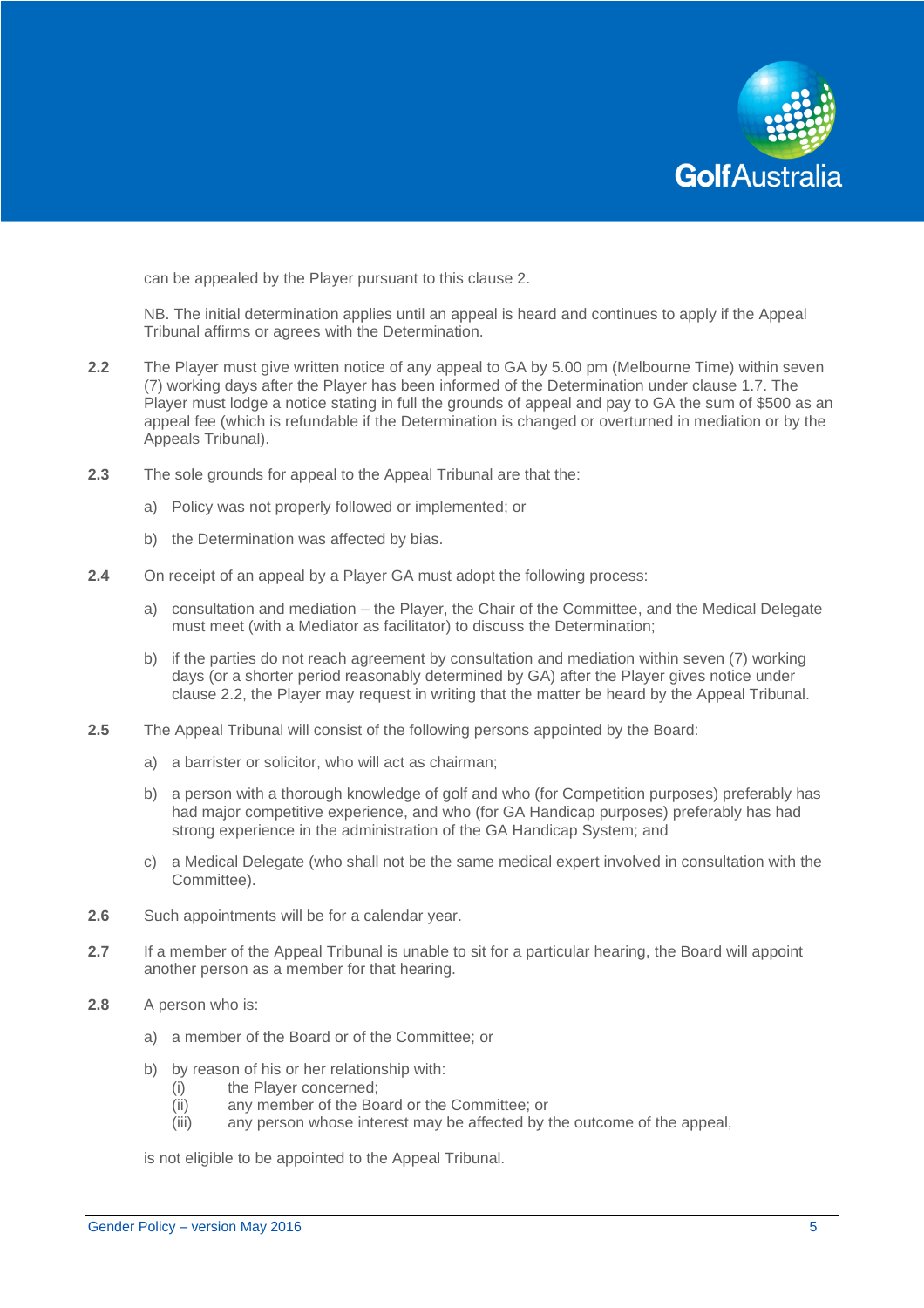

- **2.9** The Appeal Tribunal will convene a hearing as soon as practicable at the discretion of GA, but in any event not more than seven (7) working days, after the submission of the grounds of appeal by the Player.
- **2.10** If the Player concerned challenges the impartiality of any member of the Appeal Tribunal, the challenge will be determined by the members of the Tribunal other than the member challenged.
- **2.11** The hearing may occur in such manner as the chairman decides, which may be by telephone or video conference.
- **2.12** In any hearing before the Appeal Tribunal:
	- a) the tribunal must observe the rules of natural justice:
	- b) the tribunal is not bound by the rules of evidence and may inform itself as to any matter in such manner as it thinks fit;
	- c) the Player must establish one or more grounds of appeal to the reasonable satisfaction of the tribunal with full regard to the importance and gravity of the issue;
	- d) if a question of law arises during the course of the hearing, the Player or GA may seek an adjournment in order to obtain legal advice; and
	- e) neither the Player nor GA is entitled to be represented by a barrister or solicitor, except with the leave of the tribunal, which leave will only be granted in exceptional circumstances.
- **2.13** The Appeal Tribunal will give its decision as soon as practicable after the hearing and will provide GA's Chief Executive Officer and the Player with the decision.
- **2.14** There is only one right of appeal following the Determination. Any appeal must be solely and exclusively resolved by the Appeal Tribunal and the decision of the Appeal Tribunal is final and binding. A person must exercise his/her right of appeal under this Gender Policy and have any appeal heard and determined by the Appeal Tribunal before commencing any proceedings or becoming a party to any proceedings in a court of law.
- **2.15** A Player may withdraw an appeal by written notice to GA at any time before the appeal has been decided.

#### **3. Privacy**

GA will comply with the Privacy Act 1988 (Cth) when collecting or receiving information under this Policy.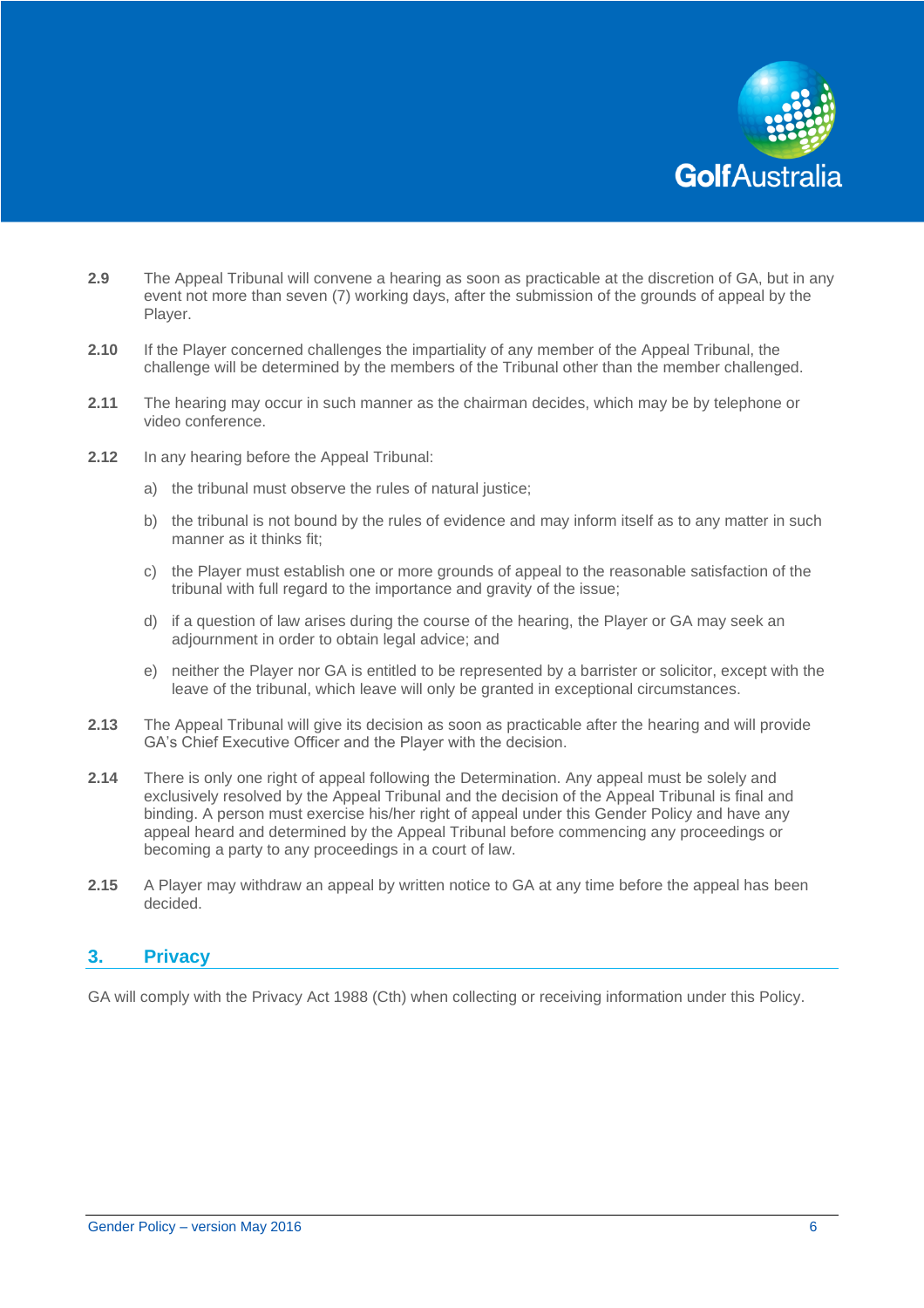

## **SECTION TWO**

This section provides general rules and guidelines regarding behaviour towards Male, Female and Transgender persons.

Section Two of the Policy applies to the following people, whether they are in a paid or unpaid capacity:

- i. persons appointed or elected to Golf Australia boards, committees and sub-committees;
- ii. employees of Golf Australia;
- iii. members of the Golf Australia Executive;
- iv. support personnel, including managers, physiotherapists, psychologists, masseurs, sports trainers and others;
- v. Golf Australia appointed coaches and assistant coaches;
- vi. Golf Australia representative players;
- vii. referees, match and other officials involved in the regulation of the sport;
- viii. members, including life members, of Golf Australia;
- ix. athletes, coaches, officials and other personnel participating in events and activities, including camps and training sessions, held, sanctioned regulated, authorised or recognised by Golf Australia; and
- x. any other person including spectators, parents/guardians and sponsors, who or which agrees in writing (whether on a ticket, entry form or otherwise) to be bound by this policy;

## **4. General Rules**

- **4.1** Discrimination on the basis of gender is unacceptable, will not be tolerated and is a breach of this Policy.
	- a) Discrimination can occur in two forms, Direct and In-Direct discrimination.
		- (i) Direct gender discrimination occurs when an individual is treated less favourably on the grounds of his/her gender.
			- A. For example when Membership of a club is refused on the basis of a person's gender status.
	- b) In-direct discrimination occurs when a person or organisation imposes a condition, requirement or policy which has, or is likely to have the effect of disadvantaging persons with a specific gender identity, and is done so unreasonably.
		- (i) For example, a Golf Club which only provides Male changing facilities. While not expressly excluding Females from joining, it indirectly discriminates against Females by failing to provide the basic facilities required to use the club.
- **4.2** Conduct by Golf Clubs which could amount to discrimination on the basis of Gender and therefore a breach of this policy, include: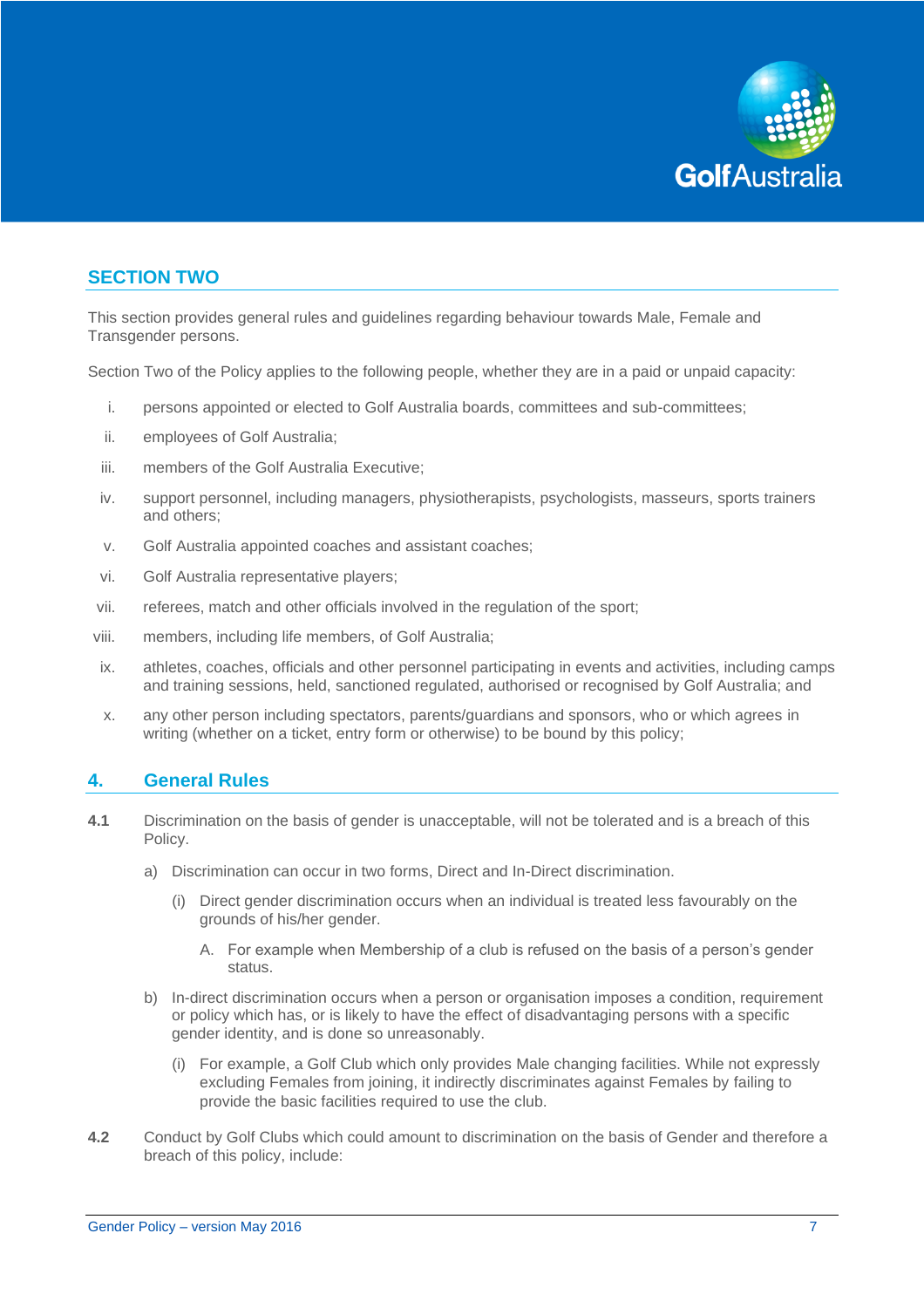

- a) By refusing, or failing to accept a person's application for membership, or determining the terms of a particular membership or type of membership of the club;
- b) Discriminating in the way the application for membership is processed;
- c) Discriminating as to the terms of the membership;
- d) By refusing, or failing to accept, a person's application for a different category or type of membership;
- e) By denying or limiting access to any benefit provided by the club;
- f) By varying the terms of membership;
- g) By depriving a person of membership;
- h) By subjecting a person to any other detriment.
- **4.3** Exceptions:
	- a) Exceptions apply to measures employed by a Golf Club to limit a person(s) access to particular club benefits on the grounds of gender.
	- b) A club, will not breach this Policy, and may limit a person's access to a benefit on the basis of gender if:
		- (i) It is not practicable for men and women to enjoy the benefit at the same time;
		- (ii) Either:
			- A. access to the same or an equivalent benefit is provided for men and women separately; or
			- B. men and women are each entitled to a reasonably equivalent opportunity to enjoy the benefit.
		- (iii) In determining the reasonableness of the exceptions, consideration must be given to the following factors:
			- A. the purposes for which the club is established;
			- B. the membership of the club, including any class or type of membership;
			- C. the nature of the benefits provided by the club;
			- D. the opportunities for the use and enjoyment of those benefits by men and women;
			- E. any other relevant circumstances.
- **4.4** Sporting Activities
	- a) A person, Player, club or anyone else to whom this Section applies may not discriminate against another person, member or Player on the grounds of gender by:
		- (i) Refusing or failing to select a person in a sporting team
		- (ii) Excluding the other person from participating in a sporting activity